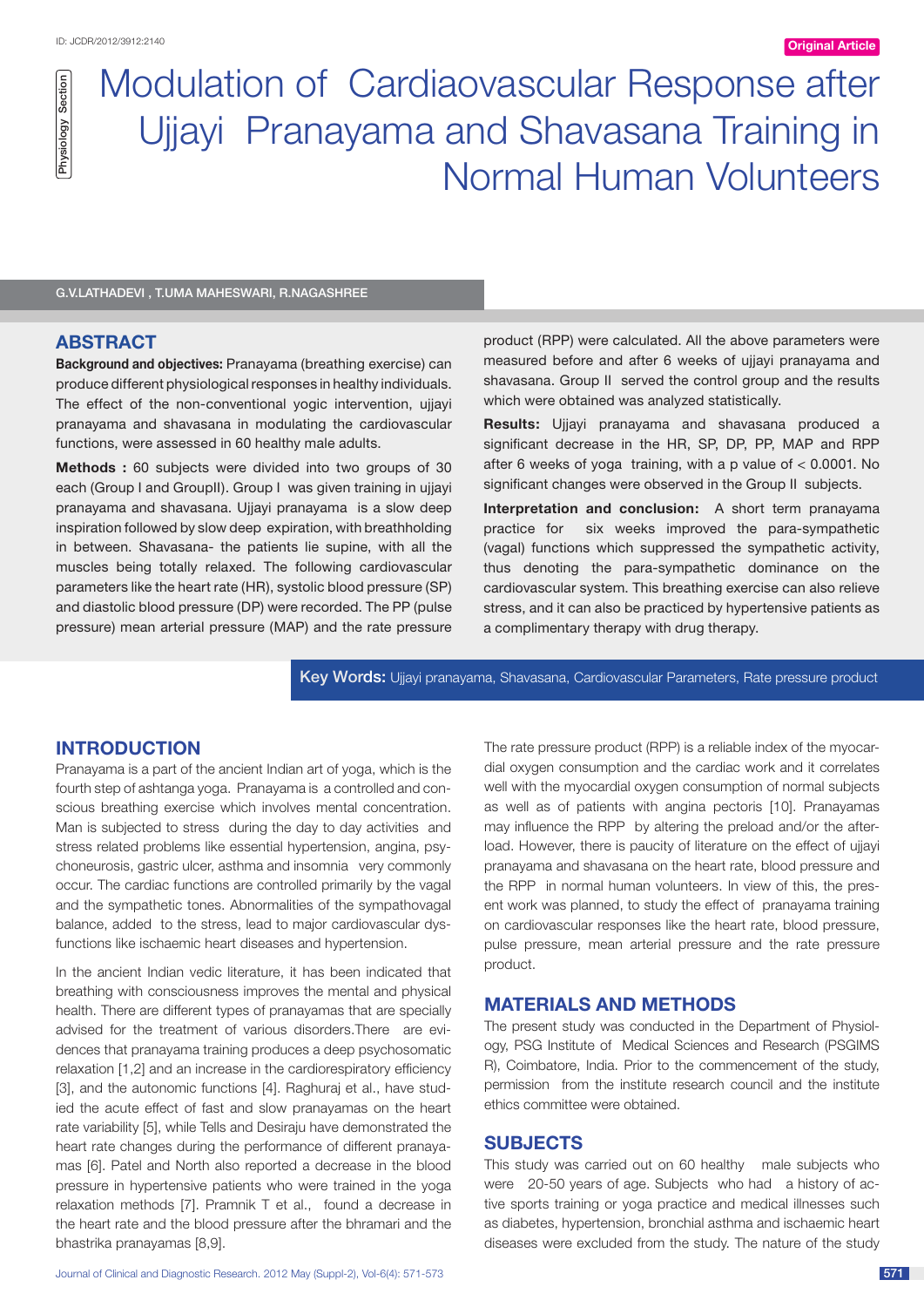was explained to all the subjects and a written informed consent **(2) (3)** was obtained from all of them. The subjects were divided into 2 groups of 30 each.

Group I consisted of men ( n=30) who practised ujjayi pranayama and shavasana for 6 weeks. Group II who served as the controls (n=30) did not practice pranayama and shavasana .

The control group was incorporated to exclude factors other than those of the experimental intervention.

## **Recordings**

A few days before the actual recording, the subjects were familiarized with the laboratory environment and the experimental procedure. On the day of the test, the subjects reported to our laboratory in the morning, two hours after a light breakfast. The laboratory temperature was maintained at 25+1°C. After 15 minutes of supine rest, the ECG were recorded in lead II by using BIOPAC systems, Inc, MANB5L3S, student version. The heart rate was calculated from the mean RR interval.

The blood pressure was recorded from the right brachial artery by using a sphygmomanometer. Three BP recordings were taken at 5-minute intervals and the lowest of these values was included for the calculation. The pulse pressure ( $PP = SP - DP$ ), the mean arterial pressure (MAP=DP+PP/3).

The rate pressure product (RPP =  $HR \times SP$ )/100, were calculated for each reading. All the above parameters were measured before and after six weeks of the ujjayi pranayama and shavasana training in the Group I subjects. All the parameters were recorded initially and after six weeks in the Group II control subjects also.

#### **Breathing exercises**

Ujjayi Pranayama – The subjects were asked to sit in a comfortable posture, keeping the back erect and rigid, with their eyes closed. They were instructed to do slow deep inspiration, followed by slow deep expiration, with breathholding in between, by observing the mula bandha. This cycle was repeated for 5 to 10 minutes. The shavasana-patients lay supine, with all the muscles being totally relaxed, for 10 minutes. The patients were asked to concentrate on the process of inspiration and expiration. During the training period, the practice sessions were held for 20 minutes daily in the early morning on an empty stomach, under the supervision of an experienced yoga teacher. The subjects were instructed to do the same before dinner for a period of six weeks. The subjects of the control group were not trained in pranayama and shavasana. However, their basal recordings of

the HR, BP, PP, MAP and the RPP were also compared before and after six weeks.

The data which was collected from the 60 subjects were subjected to statistical analysis by using the Student's paired 't'- test. A 'p' value of less than 0.05 was considered as significant.

#### **Results**

In males, the ujjayi pranayamic breathing exercise, followed by the shavasana, caused a significant decrease (P<0.0001) in the heart rate, systolic pressure, diastolic pressure, pulse pressure, mean arterial pressure and the rate pressure product, after six weeks of the training period in the Group I subjects, as shown in [Table/ Fig-1]. No significant changes was observed in any of the parameters in the Group II controls who did not practice pranayama and shavasana.

## **DISCUSSION**

The purpose of this study was to determine whether the pranayama and shavasana training modulated the cardiovascular responses. The ujjayi pranayama and the shavasana training for six weeks, resulted in a significant decrease in the basal heart rate and the blood pressure in the Group I subjects. In contrast, there was no change in the basal heart rate in the control subjects [Table/ Fig-1]. The basal heart rate is the function of the para-sympathetic system. The calculated RPP also decreased significantly, as RPP was an index of the myocardial oxygen consumption and the load on the heart [10]. A significant decrease in the RPP following the pranayama training in the Group I subjects, indicated a reduction in the work which was done by the heart. Madanmohan and Rai et al also reported that the pranayama training resulted in a decrease in the oxygen consumption [1,2]. These studies showed that the pranayama training produced an overall reduction in the oxygen consumption, the metabolic rate and the load on the heart. Hence, our study showed that a pranayama training of six weeks duration produced a decrease in the basal sympathetic tone and an increase in the basal parasympathetic activity.

The Sanskrit word 'ujjayi pranayama' means victorious breath. The prefix, "ud" means upwards or expanding and "jayi" means conquest or success. Pramanik et al., reported that slow breathing exercises influenced the heart rate and the blood pressure through the para-sympathetic dominance [8,9]. As ujjayi pranayama, followed by shavasana, is a type of slow breathing exercise, it stimulates the para-sympathetic system.

Pranayama makes the person concentrate on the process of breathing, and it destresses him. This may decrease the release

|                       | Group I Pranayama group |                               | <b>Group II Controls</b> |                   |
|-----------------------|-------------------------|-------------------------------|--------------------------|-------------------|
| <b>Parameter</b>      | <b>Before</b>           | After                         | <b>Before</b>            | <b>After</b>      |
| HR (bpm)              | $73.60 \pm 2.54$        | 66.80 $\pm$ 2.44 $*$          | $73.77 \pm 1.74$         | 74.03±1.56        |
| SP (mm Hg)            | $112.20 \pm 4.50$       | $104.53 \pm 4.50^*$           | $112 \pm 9.53$           | $113.47 \pm 9.07$ |
| $DP$ (mm Hg)          | $72.00 + 2.88$          | $67.40 \pm 2.88^*$            | $72.00 \pm 10.25$        | $73.20 \pm 7.13$  |
| <b>PP</b><br>(mm Hg)  | $40.20 \pm 2.12$        | $36.80 \pm 1.86^*$            | $39.20 \pm 5.03$         | $37.73 \pm 6.58$  |
| $MP$ (mm Hg)          | $85.75 \pm 8.69$        | $79.66 \pm 3.39^*$            | 85.03±10.69              | $85.75 \pm 8.69$  |
| <b>RRP</b><br>(units) | $77.04 \pm 4.53$        | $68.04 \pm 2.61$ <sup>*</sup> | 83.28±7.79               | $83.49 \pm 7.10$  |

**[Table/Fig-1]: ]:** Effect of six weeks of ujjayi pranayama and shavasana training on various cardiovasular parameters in normal human volunteers. GroupI (n=30) and GroupII controls(n=30).

 Data is expressed as Mean±SD.\*P<0.0001.Group I Before: parameters recorded before pranayama. After: parameters recorded after pranayama. In Group II Before: before 6 weeks, After: after 6 weeks. HR: heart rate; SP: systolic blood pressure; DP: diastolic blood pressure; PP: pulse pressure; MAP: mean arterial pressure; RPP: rate pressure product.